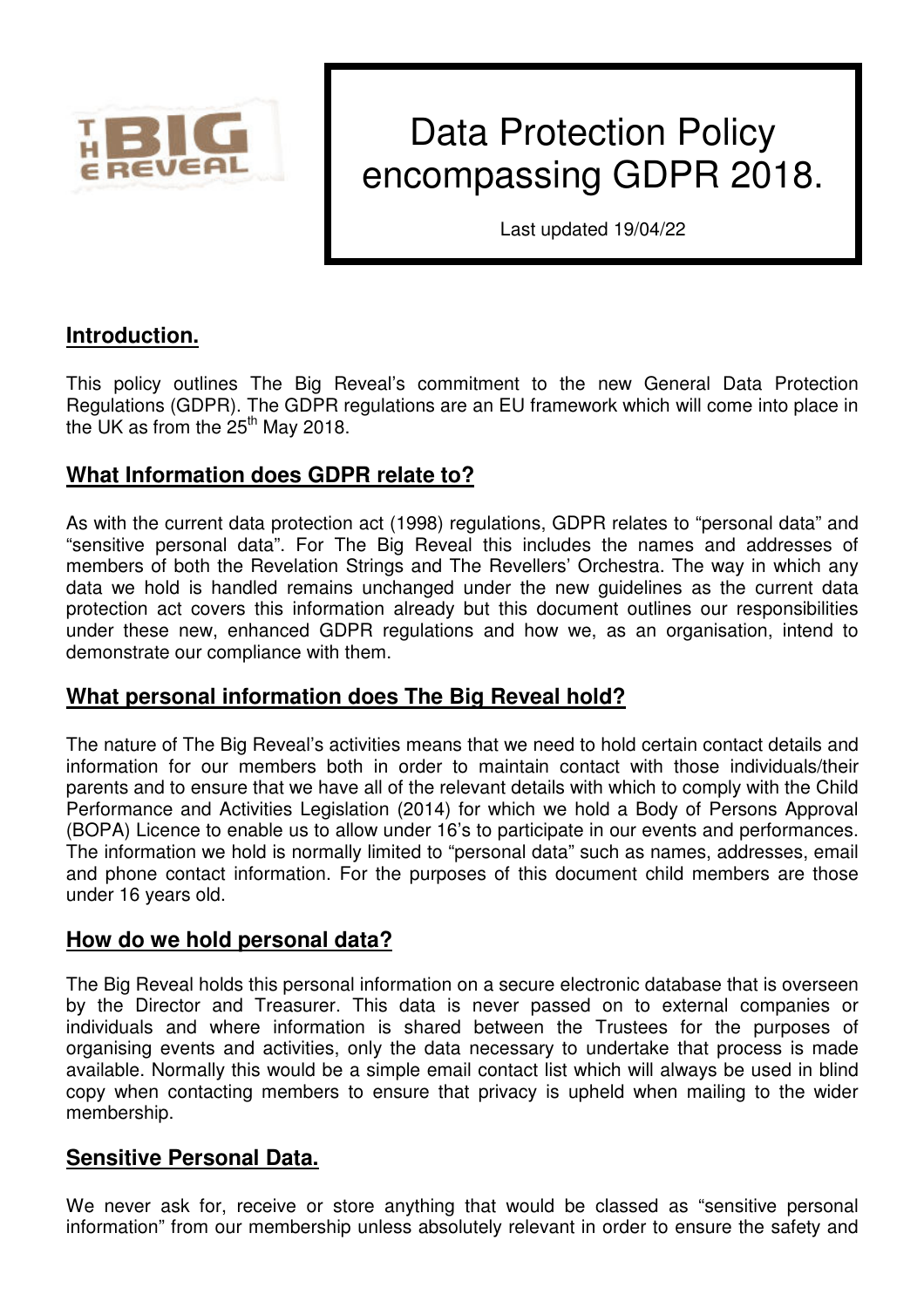full participation of that individual. The Big Reveal will seek access to criminal record information (through a formal DBS check) for those adults who are responsible for safeguarding (a full list of people who hold DBS checks is included in our safeguarding policy)

The Big Reveal may also on occasions be party to information that would be classed as "sensitive" relating to child members. This information may, for example, be communicated verbally by a parent to the director or safeguarding officer or on the consent form. This may be where a child has a specific safeguarding or medical need, allergy or disability that may require additional support or care in order to enable them to participate fully in the activities and performances. Under those circumstances the nominated safeguarding officer would be informed if relevant or necessary and any written record would be held in the strictest confidence and where included on the consent form, only for the six months required by the BOPA licencing regulations.

Other examples of information that would come into this category would include employment history and sexual or religious orientation, none of which we will ever ask for.

## **Children's Personal Data:**

The GDPR contains new provisions intended to enhance the protection of children's personal data. Where events, activities or performances are open directly to our under 16 members, The Big Reveal will ensure that a privacy notice is written in a clear, plain way that a child will understand. The GDPR states that "if consent is your basis for processing a child's personal data, a child under the age of 16 can't give that consent themselves and instead consent is required from a person holding 'parental responsibility'. To this end, all of our under 16 members must submit participation form **prior** to the first rehearsal session. This form must have been signed by either a parent or nominated guardian to confirm that they are happy for The Big Reveal to hold and use the data on that form for the purposes of delivering that activity, event or performance.

#### What "services" does The Big Reveal offer to children?

The Big Reveal provides opportunities for children to experience high quality arts, music, dance and drama activities. It enables them to actively participate in performances and access outreach experiences led by highly experienced professional musicians and educators.

#### How does The Big Reveal handle children's personal data?

The Big Reveal's activity participation forms are specifically designed to ensure that we only hold as much information as is needed to fulfil our legal requirements under safeguarding and BOPA legislation. The guardian is also required to actively give permission for The Big Reveal to include a child's name in any performance programme or on our website for the purposes of recognising that child's contribution to an activity. The responsible guardian is also required to tick to opt in to giving permission for photographs to be taken of their child for the purposes of creating a record of the event. Where a guardian has not actively opted in then it is automatically assumed that permission is not given for the child to be named or for their photograph to be taken. BOPA regulations specify that we must keep a record of any child who has participated in an event run under the BOPA licence for a minimum period of six months after that event. After this date the forms will be securely destroyed.

### **What does The Big Reveal do with the data it collects from its members?**

The Big Reveal will only hold the data in the ways described previously in this document. We will never supply any personal information relating to an individual without their express permission. We do not, under any circumstances, supply or sell any personal information to any